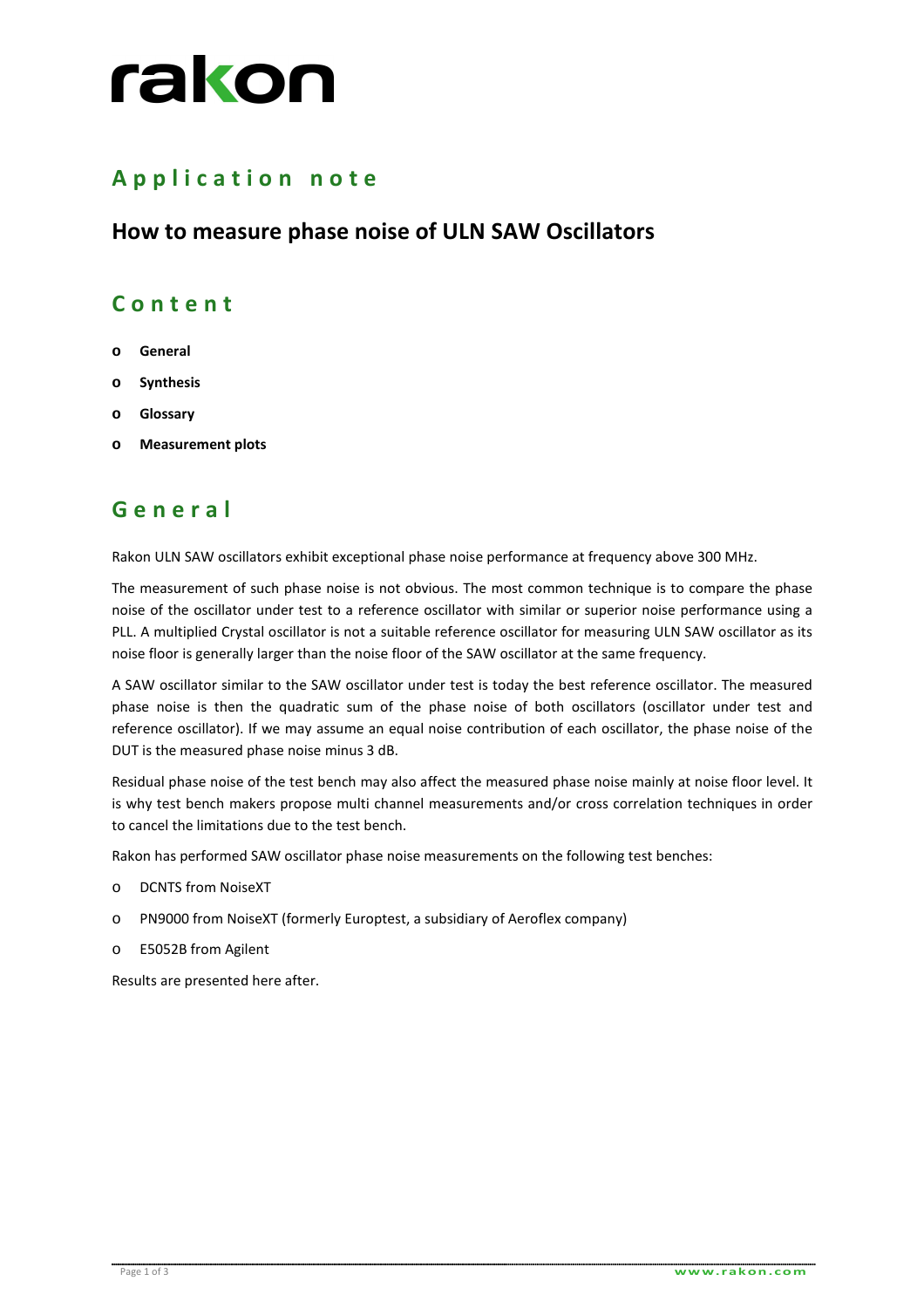

### **S y n t h e s i s**

Main conclusion of comparative measurements is as follows:

- o The best result is with DCNTS. Using 3 similar ULN SO for LO of each channel and common DUT (RF input), dual channel measurements and cross correlation techniques cancel completely the residual noise and limitation of the test bench (the residual noise floor is around -195 dBc/Hz). The measured PN is the true PN of the DUT. Leeson's model fits perfectly with the measurement.
- o PN9000 may be described as one channel of the DCNTS. Using 2 similar ULN SO for Reference (LO) and DUT, the displayed PN is the quadratic sum of the PN of both oscillators + the residual PN of the test bench. The limitation on noise floor is around -175 dBc/Hz. The individual PN of each oscillator is not directly achievable. It is nevertheless equal or better than the displayed curve.
- o E5052B is not suitable for measuring PN of ULN SO. Only 1 ULN SO is needed as DUT, but the internal reference of the test bench (which is derivated from a multiplied XO) limits the phase noise measurement for offset in the range [2 kHz – 300 kHz] even with 10,000 correlations ("overnight measurement"). The plotted phase noise is representative of the phase noise of the DUT only for close-in or far-out offsets. For offset in the range [2 kHz – 300 kHz] the displayed PN is the PN of the internal reference.

#### **G l o s s a r y**

- o DCNTS: Dual Core Noise Test System
- o DUT: Device Under Test
- o LO: Local Oscillator
- o OCSO: Oven Controlled SAW Oscillator
- o PLL: Phase Lock Loop
- o PN: Phase Noise
- o RF: Radio Frequency
- o SAW: Surface Acoustic Waves
- o SO: SAW Oscillator
- o ULN: Ultra Low Noise
- o XO: Crystal Oscillator